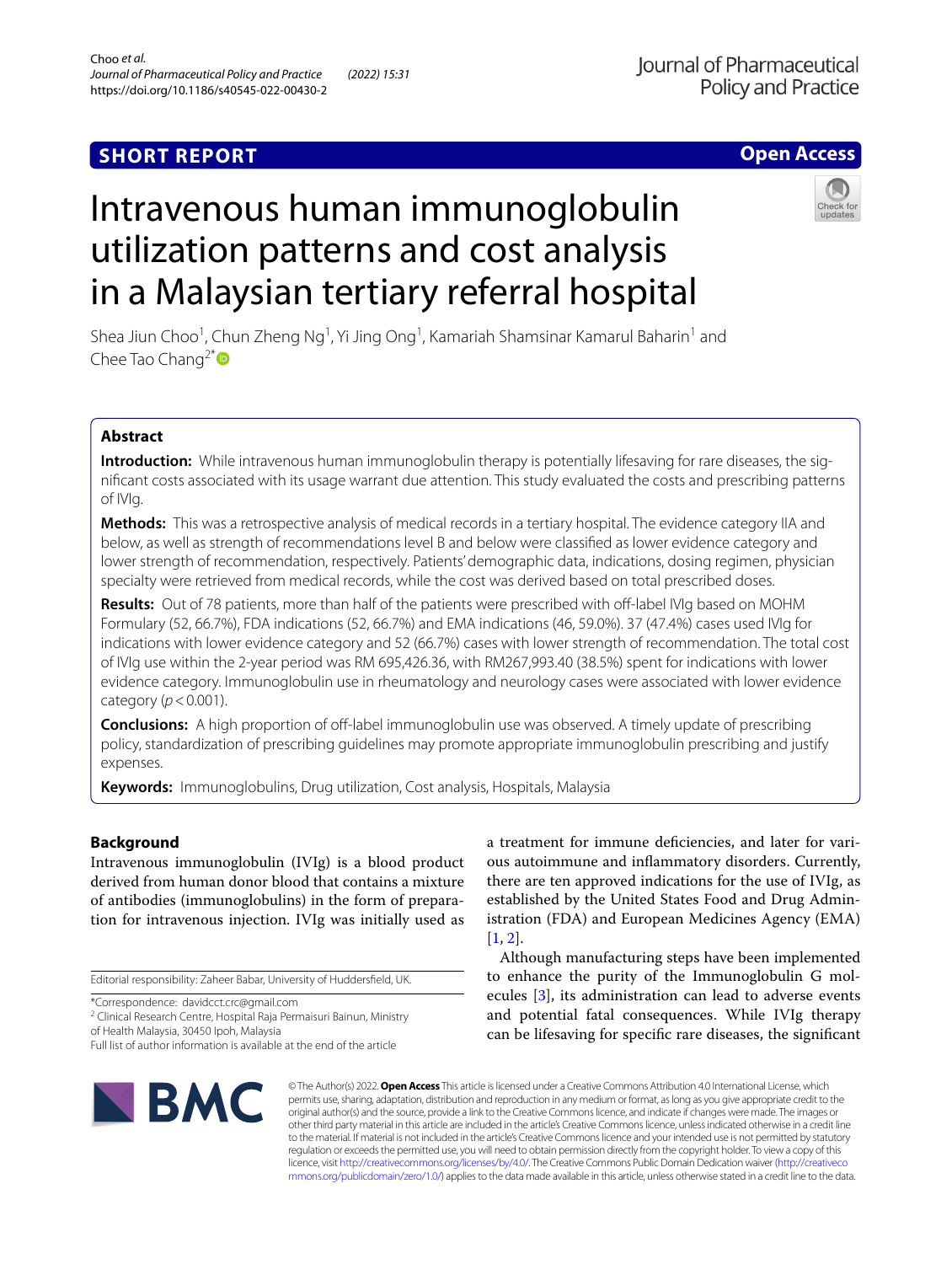costs associated with its usage warrant due attention. The total cost of IVIg usage may vary depending on several factors, such as the indication, duration of treatment and the patient's body weight. In a utilisation review carried out in a tertiary care hospital in United Arab Emirates, the estimated annual cost of IVIg was US\$1.25 million, in which US\$0.7 million was associated with off-label indications [\[4](#page-5-0)]. In the USA, the average cost per IVIg infusion for chronic infammatory demyelinating polyneuropathy was US\$9720 [[5\]](#page-5-1).

In year 2000, Chen and colleagues reported that 52% of the study subjects from twelve institutions were treated with IVIg for off-label indications. Notably, no positive clinical outcome was observed among 12% in the label group and 20% in the off-label group  $[6]$  $[6]$ . Even though of-label indications were supported by limited evidence, there were over 150 off-label indications practiced among the prescribers, incurring substantial cost to the healthcare system [[7\]](#page-5-3).

Within the local context, two brands of IVIg with the proprietary name of Intragram® (6 g of human protein IgG in 100 ml) and Flebogamma® (10 g of human protein IgG in 100 mL). were listed in the formulary. Currently, more than three-fourth of the local IVIg was supplied by the National Blood Centre, with a subsidized cost of RM 200 per vial, and an actual cost of RM 500 per vial.

Prescribing of IVIg is primarily guided by the Ministry of Health Drug Formulary, but reference were rarely made to FDA, EMA, American Academy of Allergy, Asthma, and Immunology (AAAAI) evidence category and strength of recommendations for off-label use. There was a paucity of studies on the IVIg prescribing patterns and costs across diferent groups of patients and prescribers in Malaysia. Hence, this study aimed to evaluate the costs and prescribing patterns of IVIg in term of indications, off-label use, evidence level and strength of recommendation based on established guidelines.

## **Methods**

This was a retrospective study conducted by the Pharmacy Department of Hospital Taiping, Malaysia. In this study, consecutive sampling method was employed. All neonatal, paediatric and adult patients who received IVIg treatment between 1st January 2019 and 31st December 2020 were included. Patients with untraceable medical records were excluded.

From the IVIg registry, a total of 91 patients prescribed with IVIg within the study period were identifed. Patients' demographic data, indications and dosing regimen of IVIg as well as physician specialty who prescribed IVIg were collected from the medical record office. The cost of IVIg was obtained from the supplier.

The indications of IVIg were compared to the indications approved by MOHM  $[8]$  $[8]$ , FDA  $[1]$  $[1]$  and EMA  $[2]$  $[2]$ . Of-label indication was defned as IVIg use in any clinical conditions other than those approved by these three authorities. The evidence category and strength of recommendations for each indication were labelled according to the 2017 Update on the Use of Immunoglobulin in Human Disease: A review of evidence (Additional fle [1](#page-4-3): Tables S1 and S2) [\[9](#page-5-5)]. The evidence category IIA and below, as well as strength of recommendations level B and below were classifed as lower evidence category and lower strength of recommendation, respectively.

SPSS version 26 (SPSS®, Chicago, IL) was used to perform all the statistical analyses. The cost and utilization of IVIg in accordance to evidence category and strength of recommendation were descriptively analyzed. The Chi Square test was used to determine the association between off-label use, indications and physician specialty with the evidence category and strength of recommendation. All statistical tests were two-tailed. A *p* value of <0.05 denoted statistical signifcance.

This study was registered in the National Medical Research Registry (NMRR-21-853-59575) and ethical approval for this study was obtained from the Medical Research and Ethics Committee (MREC), Ministry of Health Malaysia

## **Results**

Initially, 91 patients were included in this study. Only 78 patients were eligible for analysis as 13 patients had untraceable medical records. Intragram® was used in 76 cases, while Flebogamma® in two cases. Majority were female ( $n = 57, 57.7\%$ ) and adult ( $n = 52, 66.7\%$ ). The median treatment duration was 2 days and the median total IVIg dose administered per patient was 54.0 gram. More than half of the patients were prescribed with offlabel IVIg based on MOHM Formulary (52, 66.7%), FDA indications (52, 66.7%) and EMA indications (46, 59.0%). There were 37 (47.4%) cases which used IVIg for indications with lower evidence category and 52 (66.7%) cases with lower strength of recommendation (Table [1\)](#page-2-0).

Chi-square test was performed and it was found that IVIg use in systemic lupus erythematosus (SLE) (9, 11.5%) and neonatal jaundice secondary to isoimmunehaemolytic disease (IHD) (9, 11.5%) were associated with lower evidence category ( $p$ <0.001). Besides, IVIg prescribing by rheumatology (12, 15.4%) and neurology (20, 25.6%) were associated with lower evidence category (*p*<0.001) as well as lower strength of recommendation  $(p < 0.001)$ .

The total cost of IVIg use within the 2-year period was RM 695,426.36. In terms of physician specialty, neurology spent the most (RM 356,189.96), followed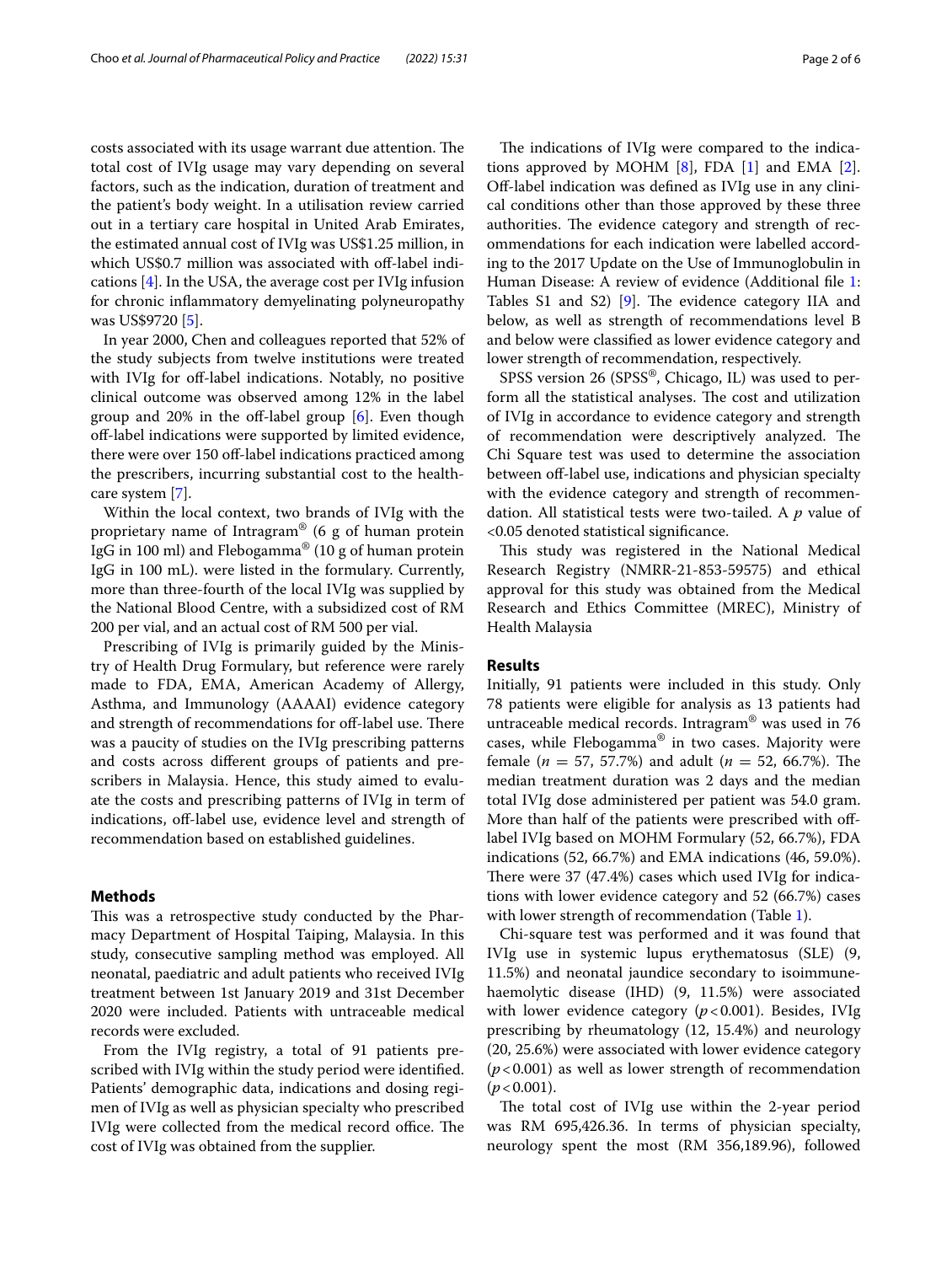<span id="page-2-0"></span>**Table 1** Characteristics of patients and prescribing patterns  $(n=78)$ 

| <b>Characteristics</b>                    | Frequency                | Percentage |
|-------------------------------------------|--------------------------|------------|
| Gender                                    |                          |            |
| Male                                      | 33                       | 42.3       |
| Female                                    | 45                       | 57.7       |
| Age                                       |                          |            |
| Adults                                    | 52.0                     | 66.7       |
| Pediatrics                                | 26.0                     | 33.3       |
| Duration of treatment (days, Median, IQR) | 2(3)                     |            |
| Total dose of IVIg (gram, median, IQR)    | 54.0 (91.5)              |            |
| Compliance to MOHM Formulary              |                          |            |
| Yes                                       | 26                       | 33.3       |
| No                                        | 52                       | 66.7       |
| Compliance to FDA indications             |                          |            |
| Yes                                       | 26                       | 33.3       |
| No                                        | 52                       | 66.7       |
| Compliance to EMA indications             |                          |            |
| Yes                                       | 32                       | 41.0       |
| No                                        | 46                       | 59.0       |
| Physician specialty                       |                          |            |
| Pediatrics                                | 26                       | 33.3       |
| Neurology                                 | 20                       | 25.6       |
| Hematology                                | 14                       | 17.9       |
| Rheumatology                              | 12                       | 15.4       |
| Medical                                   | 2                        | 2.6        |
| Intensive care units                      | $\overline{2}$           | 2.6        |
| Dermatology                               | $\overline{\phantom{a}}$ | 2.6        |
| Evidence category                         |                          |            |
| la                                        | 23                       | 29.5       |
| I <sub>b</sub>                            | 18                       | 23.1       |
| lla                                       | $\overline{2}$           | 2.6        |
| IIb                                       | 0                        | 0          |
| Ш                                         | 23                       | 29.5       |
| $\mathsf{IV}$                             | $\Omega$                 | 0          |
| No established evidence                   | 12                       | 15.4       |
| Strength of recommendation                |                          |            |
| A                                         | 26                       | 33.3       |
| B                                         | 17                       | 21.8       |
| C                                         | $\overline{2}$           | 2.6        |
| D                                         | 21                       | 26.9       |
| No established evidence                   | 12                       | 15.4       |

<sup>a</sup> Adults (median age years $\pm$ IQR: 40.0 $\pm$ 40.0), <sup>b</sup>Pediatrics (median age days $\pm$ IQR: 76.0±317.4)

by rheumatology (RM 142,665.40), hematology (RM 88,401.00), pediatrics (RM 36,927.00), dermatology (RM 29,094.00), medical (RM 23,126.00) and intensive care unit (ICU) (RM 19,023.00). Based on indications, myasthenia gravis reported the highest cost (RM 121,598.00, *n*=9), followed by SLE (RM 112,825.40,  $n=9$ ), severe refractory idiopathic thrombocytopenic purpura (ITP) (RM 88,774.00,  $n=10$ ) and Guillain–Barre syndrome (RM 88,401.00,  $n=6$ ) (Table [2\)](#page-3-0). The total cost spent on indications with lower evidence category was RM267,993.40, whereby RM71,616.00 was spent on diagnoses with no established evidence support (Fig. [1](#page-3-1) and Additional fle [1](#page-4-3): Table S3).

## **Discussion**

In this study, more than half of the IVIg treatment were prescribed for off-label indications. A study on IVIg prescribing patterns in four teaching hospitals in Toronto revealed that over 80% of the patients received IVIg for indications supported by published recommendations [[10\]](#page-5-6). On the other hand, 47.5% of the cases in this study fell under lower evidence category. Conversely, a study from Spain reported that 86% of the IVIg prescribed were for labelled indications, 10% were for off-label but scientifcally supported indications, and only 4% were for off-label unsupported indications  $[11]$ . This suggests rational use of IVIg is possible with strict adherence to the labelled indications and diagnostic criteria.

IVIg recorded the highest single-drug expenditure in the studied period. The total cost of IVIg use was RM 695,426.36, noting that this was partially subsidized by the National Blood Centre. The actual unsubsidized projected cost of IVIg may exceed RM 900,000, a substantial amount which could be used for other therapeutic causes. Meanwhile, 38.5% of the total cost was spent on indications in lower evidence category and this imposed a huge cost burden on the hospital. Meanwhile, a previous study in Saudi Arabia by Alangari and colleagues revealed that IVIg was used as off-label or non-recommended indications among two-third of the population, incurring a cost of \$431,325.  $[12]$ . The exorbitant costs of off-label and non-recommended IVIg use warrants evidence-based prescribing in clinical practice.

Although the use of IVIg treatment for septicaemia in immunocompromised patient is an approved indication in the MOHM Formulary, it has mixed evidence. Due to weak evidence of efficacy from previous studies, International Guidelines for Management of Sepsis and Septic Shock recommended against the use of IVIg in sepsis [[13\]](#page-5-9). Jarczak and colleagues argued that IVIg appeared to be a safe treatment option for sepsis and septic shock, but further clinical data is required to assess the cost–beneft ratio  $[14]$  $[14]$  $[14]$ . Thus, the use of IVIg for septicaemia in immunocompromised patients should be constantly reviewed and evaluated based on current guidelines and evidence.

While the use of IVIg in treating Kawasaki disease was classifed as high evidence according to American Academy of Allergy, Asthma and immunology [[9\]](#page-5-5), its use was not indicated in the local formulary. Timely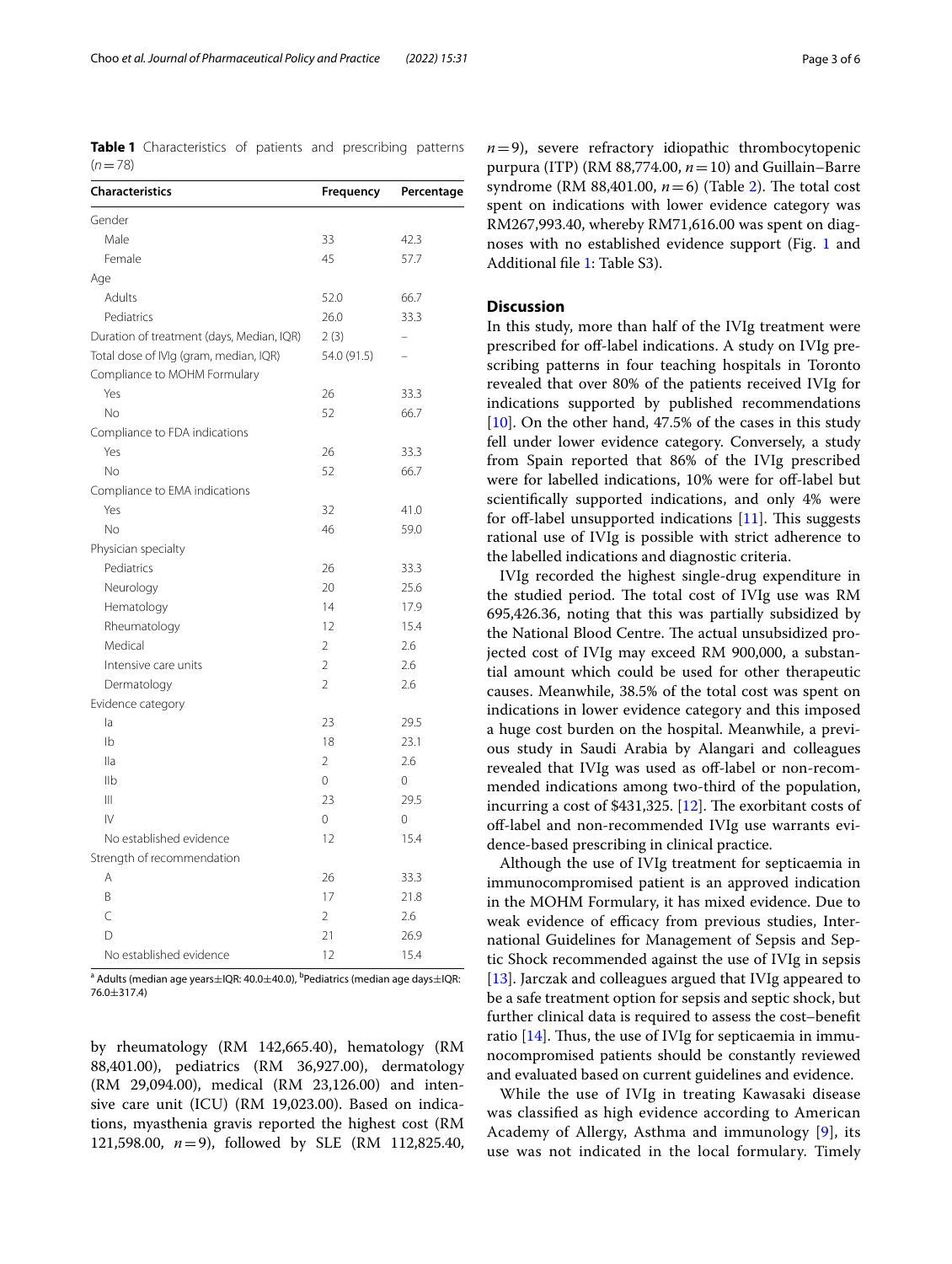| <b>Indications</b>                                                       | Evidence category <sup>a</sup> | N              | Mean, Standard<br>deviation/Median,<br>IQR (RM) | 95% Confidence<br>interval for mean<br>(RM) | Total cost (RM) |
|--------------------------------------------------------------------------|--------------------------------|----------------|-------------------------------------------------|---------------------------------------------|-----------------|
| Severe refractory ITP                                                    | la                             | 10             | 8877.40 (SD:3598.37)                            | 6303.28-11,451.52                           | 88,774.00       |
| Kawasaki disease                                                         | la                             | 8              | 2564.38<br>(SD: 965.23)                         | 1757.42-3371.33                             | 20,515.00       |
| Immune thrombocytopenia or ITP                                           | la                             | $\overline{4}$ | 1492.00<br>(IQR: 1025.75)                       | 508.46-2289.04                              | 5595.00         |
| Chronic inflammatory demyelinating polyneuropathy#                       | la                             |                |                                                 |                                             | 26.110.00       |
| Myasthenia gravis                                                        | $\mathsf{lb}$                  | 9              | 11.936.00<br>(IQR: 4849.00)                     | 6236.65-20,785.13                           | 121,598.00      |
| Guillain-Barre syndrome                                                  | I <sub>b</sub>                 | 6              | 14,733.50<br>(SD: 6472.38)                      | 7941.15-21,525.85                           | 88,401.00       |
| Chronic lymphatic leukemia not responding to conven-<br>tional therapy*  | -lb                            | $\mathcal{P}$  | 1305.50<br>(SD: 263.75)                         |                                             | 2611.00         |
| Multifocal motor neuropathy#                                             | $\mathsf{lb}$                  |                |                                                 |                                             | 73,828.96       |
| Toxic epidermal necrolysis                                               | $\mathsf{II}$ a                |                | 2 14.547.00<br>(SD: 4747.51)                    |                                             | 29,094.00       |
| Neonatal jaundice secondary to isoimmunehaemolytic<br>disease of newborn | Ш                              | 9              | 373.00<br>(SD: 0.00)                            | 373.00-373.00                               | 3357.00         |
| Systemic lupus erythematous                                              | Ш                              |                | 9 12.536.16<br>(SD: 7679.47)                    | 6633.19-18,439.12                           | 112,825.40      |
| Autoimmune encephalitis*                                                 | $\mathbb{H}$                   |                | 2 11.190.00<br>(SD: 5275.02)                    |                                             | 22.380.00       |
| Limbic encephalitis*                                                     | Ш                              | 2              | 13.987.50<br>(SD: 1318.75)                      |                                             | 27,975.00       |
| Neonatal alloimmune thrombocytopenia <sup>#</sup>                        | Ш                              |                |                                                 |                                             | 746.00          |
| Other indications with no established evidence <sup>b</sup>              | Not established                | 12             | 5968.00 (SD:5224.42)                            | 2648.56-9287.44                             | 71.616.00       |
| Total                                                                    |                                | 78             |                                                 |                                             | 695,426.36      |

## <span id="page-3-0"></span>**Table 2** Total cost of IVIg use on indications based on evidence category

<sup>a</sup> Based on AAAAI classifications (Perez et al.) <sup>b</sup>Data available in Additional file [1:](#page-4-3) Table S3 <sup>#</sup>Insufficient case to generate mean (SD) and confidence interval. \*Insufficient case to generate confdence interval

<span id="page-3-1"></span>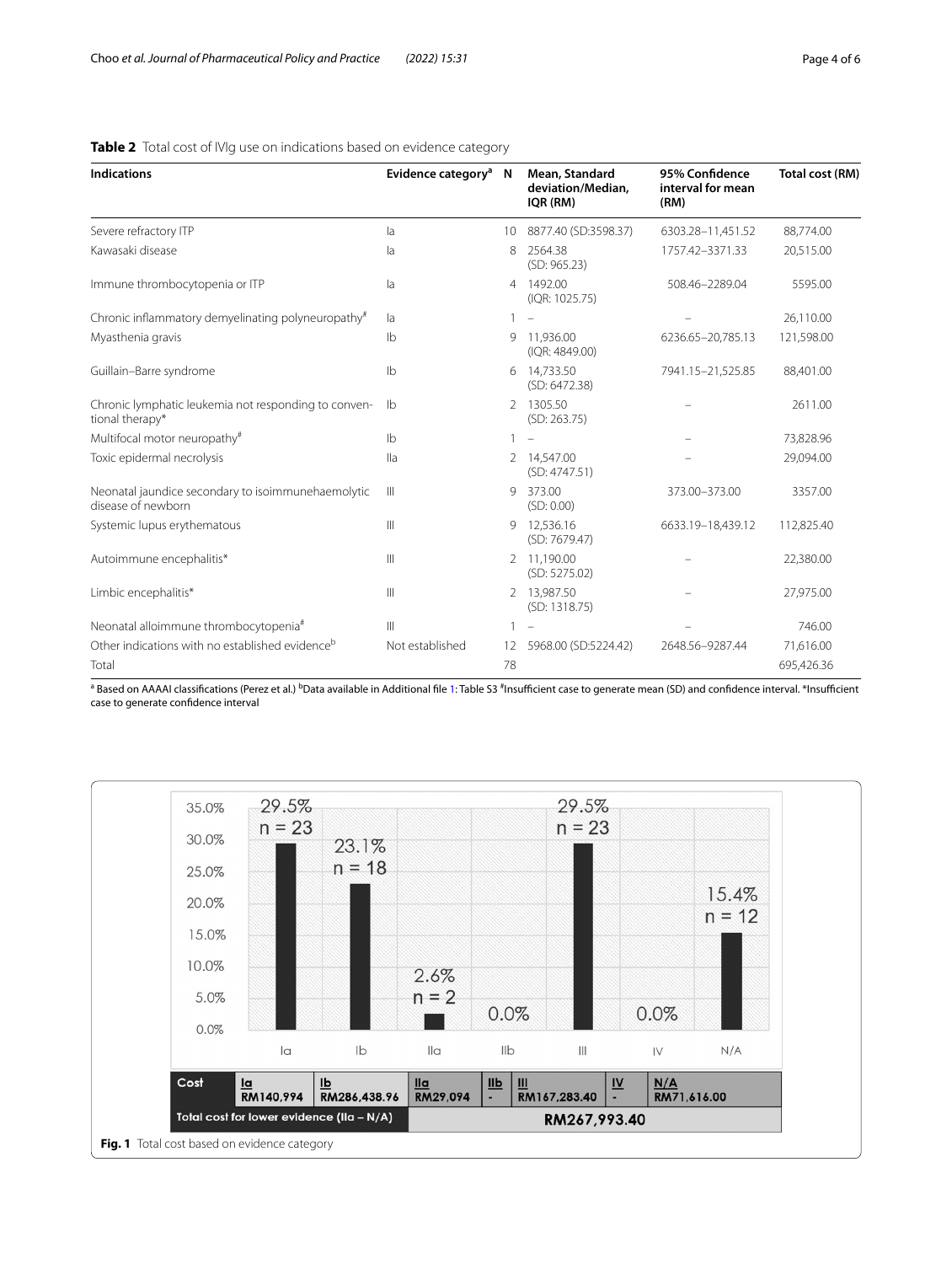review of IVIg use policy and development of national IVIg prescribing protocol based on updated evidence may provide guidance and standardization of IVIg usage across nationwide health facilities in the future.

In our study, the use of IVIg in nine SLE cases had costed RM 113,000. However, the use of IVIg in SLE was classifed as lower evidence category. A reduction of the SLE disease activity index score suggested the beneficial effects of IVIg therapy [[15\]](#page-5-11). IVIg was found to be benefcial in specifc clinical manifestations of SLE including nephritis, cerebral lupus and serositis  $[16]$  $[16]$  $[16]$ . Hence, the use of IVIg in SLE should be decided on a case by case basis, prioritized based on clinical manifestations with proven efficacies.

Despite its high cost, IVIg played important role when no other cost-efective alternative available. For instance, the usage of IVIg in primary immunodefciency with hypogammaglobulinemia may reduce mortality and morbidity, along with improved quality of life [[17](#page-5-13)]. Meanwhile, the use of high-dose IVIg in ITP was established more than two decades ago  $[18]$  $[18]$ . Nevertheless, a recent review of recent evidence showed that eltrombopag, a non-peptide thrombopoietin appeared to be more cost-efective than IVIg treatment [[19](#page-5-15)]. Similarly, newer options such as subcutaneous immunoglobulin and corticosteroids was found to be comparable to IVIg which was once known to be the only efective agent in treating CIDP [[20](#page-5-16)]. A timely review of latest evidence is, therefore, warranted to inform and update current IVIg prescribing guidelines.

There were several limitations in this study. First, there was several medical records that could not be traced, and the actual usage could be higher than that reported. Second, records of outpatient IVIg use were not collected. As IVIg is often administered on an outpatient basis, future research should include this setting. Third, the small sample size has attributed to the short study duration. A longer study period with a larger sample size would improve generalizability of fndings. Furthermore, we did not measure the clinical outcome of each case and hence calculation of incremental cost-efectiveness (ICER) ratio was not performed. This should be considered in future studies.

## **Conclusions**

The majority of IVIg in this study was prescribed for of-label use. A timely revision of IVIg use policy, as well as the establishment of a national IVIg prescribing guideline may provide standardization in its usage and encourage evidence-based prescribing of IVIg.

## **Supplementary Information**

The online version contains supplementary material available at [https://doi.](https://doi.org/10.1186/s40545-022-00430-2) [org/10.1186/s40545-022-00430-2](https://doi.org/10.1186/s40545-022-00430-2).

<span id="page-4-3"></span>**Additional fle 1: Table S1.** IVIg approved indications based on MOHM, FDA, EMA and AAAAI evidence categories. **Table S2.** Defnition on evidence category and strength of recommendation. **Table S3.** Total expenditures for indications in which evidence for its use was not established

#### **Acknowledgements**

We would like to thank the Director General of Health Malaysia for his permission to publish this article.

#### **Author contributions**

SJC and CTC initiated the idea of this research work and drafted the proposal. SJC, CZN, YJO participated in data collection part. CZN, YJO performed data entry of the collected data. SJC, CZN, YJO, CTC contributed to the data analysis and manuscript drafting. KSKB reviewed the manuscript and provided administrative support and supervision. All authors read and approved the final manuscript.

#### **Funding**

This is a self-funded work.

#### **Availability of data and materials**

The data sets generated and/or analyzed during the current study are not publicly available due to confdentiality of patients, but are available from the corresponding author on reasonable request.

#### **Declarations**

### **Ethics approval and consent to participate**

Ethical approval for this study was obtained from the Medical Research and Ethics Committee (MREC), Ministry of Health Malaysia. Consent to participate was waived by the MREC.

#### **Consent for publication**

Not applicable.

#### **Competing interests**

The authors declare that they do not have any competing interests.

#### **Author details**

<sup>1</sup> Pharmacy Department, Hospital Taiping, Ministry of Health Malaysia, 34000 Taiping, Malaysia. <sup>2</sup> Clinical Research Centre, Hospital Raja Permaisuri Bainun, Ministry of Health Malaysia, 30450 Ipoh, Malaysia.

Received: 24 February 2022 Accepted: 13 April 2022

#### **References**

- <span id="page-4-0"></span>1. United States Food & Drug Administration (FDA). Immune Globulin Intravenous (IGIV) Indications. [https://www.fda.gov/vaccines-blood-biolo](https://www.fda.gov/vaccines-blood-biologics/approved-blood-products/immune-globulin-intravenous-igiv-indications) [gics/approved-blood-products/immune-globulin-intravenous-igiv-indic](https://www.fda.gov/vaccines-blood-biologics/approved-blood-products/immune-globulin-intravenous-igiv-indications) [ations.](https://www.fda.gov/vaccines-blood-biologics/approved-blood-products/immune-globulin-intravenous-igiv-indications) Accessed 28 Nov 2021.
- <span id="page-4-1"></span>2. Committee for Medicinal Products for Human Use (CHMP). Guideline on the clinical investigation of human normal immunoglobulin for intravenous administration (IVIg) rev 3. European Medicines Agency. 2018. [https://www.ema.europa.eu/en/clinical-investigation-human-nor](https://www.ema.europa.eu/en/clinical-investigation-human-normal-immunoglobulin-intravenous-administration-ivig)[mal-immunoglobulin-intravenous-administration-ivig.](https://www.ema.europa.eu/en/clinical-investigation-human-normal-immunoglobulin-intravenous-administration-ivig) Accessed 28 Nov 2021.
- <span id="page-4-2"></span>3. Bichuetti-Silva DC, Furlan FP, Nobre FA, Pereira CT, Gonçalves TR, Gouveia-Pereira M, et al. Immediate infusion related adverse reactions to intravenous immunoglobulin in a prospective cohort of 1765 infusions. Int Immunopharmacol. 2014;23(2):442–6.